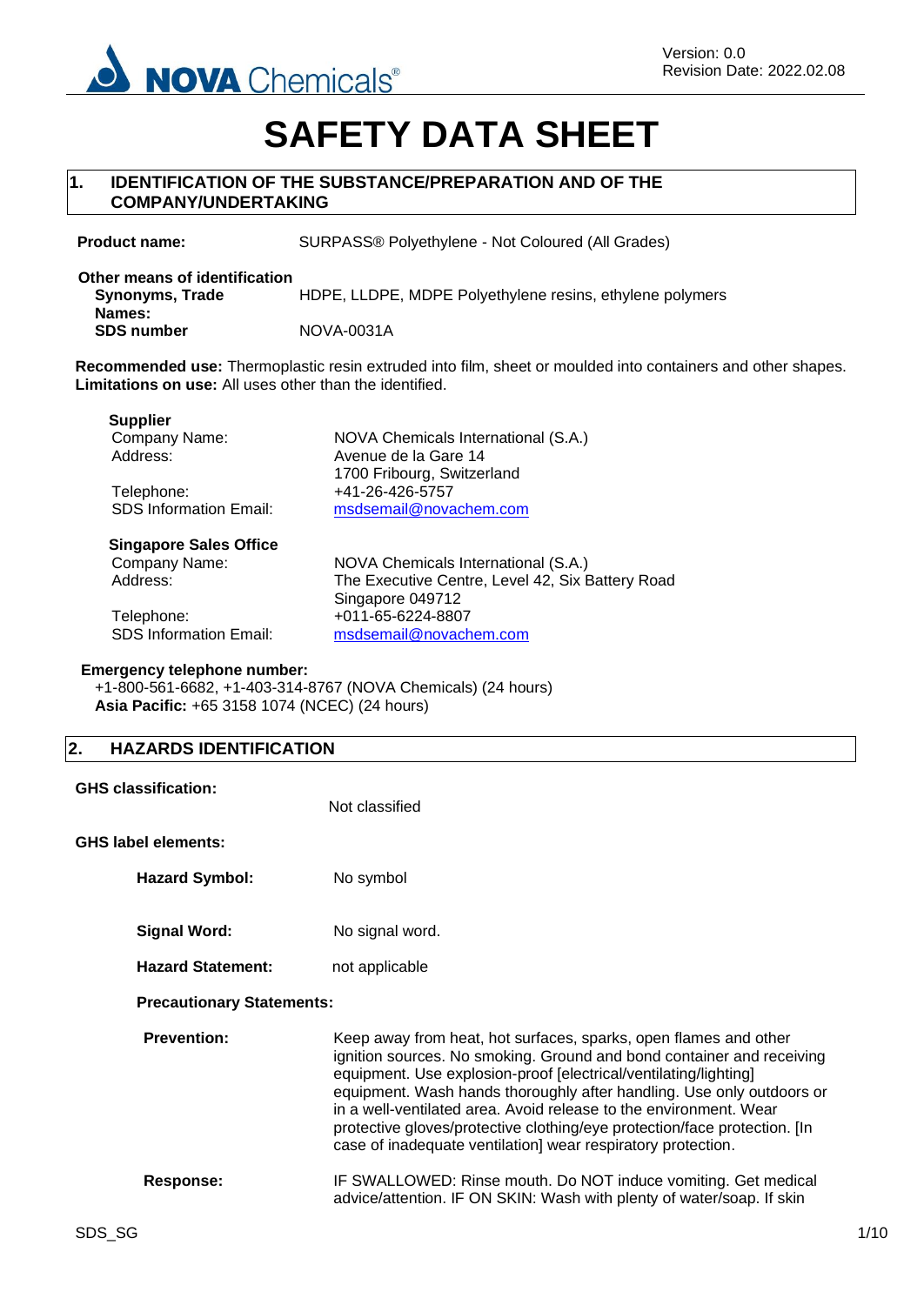| <b>NOVA</b> Chemicals®                              | Version: 0.0<br>Revision Date: 2022.02.08                                                                                                                                                                                                                                                                                                                                                                                                                                                                                                                                                                                                                                                                                                                                                                                         |
|-----------------------------------------------------|-----------------------------------------------------------------------------------------------------------------------------------------------------------------------------------------------------------------------------------------------------------------------------------------------------------------------------------------------------------------------------------------------------------------------------------------------------------------------------------------------------------------------------------------------------------------------------------------------------------------------------------------------------------------------------------------------------------------------------------------------------------------------------------------------------------------------------------|
|                                                     | irritation occurs: Get medical advice/attention. IF INHALED: Remove<br>person to fresh air and keep comfortable for breathing. IF IN EYES:<br>Rinse cautiously with water for several minutes. Remove contact lenses,<br>if present and easy to do. Continue rinsing.                                                                                                                                                                                                                                                                                                                                                                                                                                                                                                                                                             |
| Storage:                                            | Store in accordance with local/regional/national regulations. Protect<br>from sunlight.                                                                                                                                                                                                                                                                                                                                                                                                                                                                                                                                                                                                                                                                                                                                           |
| Disposal:                                           | Dispose of contents/container in accordance with<br>local/regional/national/international regulations. Refer to manufacturer or<br>supplier for information on recovery or recycling.                                                                                                                                                                                                                                                                                                                                                                                                                                                                                                                                                                                                                                             |
| Other hazards which don't result in classification: |                                                                                                                                                                                                                                                                                                                                                                                                                                                                                                                                                                                                                                                                                                                                                                                                                                   |
| <b>Primary hazards:</b>                             | not applicable                                                                                                                                                                                                                                                                                                                                                                                                                                                                                                                                                                                                                                                                                                                                                                                                                    |
| <b>Specific hazards:</b>                            | This mixture is a preparation containing polymers and additives. Although it<br>may contain components that may be classified, the product does not<br>present a danger to human health by inhalation, ingestion or contact with<br>the skin or to the aquatic environment in the form in which it is placed on<br>the market. If small particles are generated during further processing,<br>handling or by other means, may form combustible dust concentrations in<br>air. Spilled product may create a dangerous slipping hazard. Under fire<br>conditions, product will readily burn and emit irritating smoke. Molten<br>material will produce thermal burns. Polyethylene is an essentially<br>biologically inert solid and considered non-toxic. It is stable (does not<br>decompose) in landfills or in aquatic systems. |
| 3.                                                  | <b>COMPOSITION/INFORMATION ON INGREDIENTS</b>                                                                                                                                                                                                                                                                                                                                                                                                                                                                                                                                                                                                                                                                                                                                                                                     |

## **Substance or Preparation:**

| <b>Composition Comments:</b>                                                                          | The components are not hazardous or are below required disclosure limits.                                                                                                                                                                                                                                                                                                                                                                                                                                                                                           |  |
|-------------------------------------------------------------------------------------------------------|---------------------------------------------------------------------------------------------------------------------------------------------------------------------------------------------------------------------------------------------------------------------------------------------------------------------------------------------------------------------------------------------------------------------------------------------------------------------------------------------------------------------------------------------------------------------|--|
| 4.<br><b>FIRST AID MEASURES</b>                                                                       |                                                                                                                                                                                                                                                                                                                                                                                                                                                                                                                                                                     |  |
| Inhalation:                                                                                           | IF INHALED: Remove person to fresh air and keep comfortable for<br>breathing. Get medical advice/attention.                                                                                                                                                                                                                                                                                                                                                                                                                                                         |  |
| Eye contact:                                                                                          | IF IN EYES: Rinse cautiously with water for several minutes. Remove<br>contact lenses, if present and easy to do. Continue rinsing. Get medical<br>advice/attention.                                                                                                                                                                                                                                                                                                                                                                                                |  |
| <b>Skin Contact:</b>                                                                                  | IF ON SKIN: Wash with plenty of water/soap. If skin irritation occurs: Get<br>medical advice/attention.                                                                                                                                                                                                                                                                                                                                                                                                                                                             |  |
| Ingestion                                                                                             | IF SWALLOWED: Rinse mouth. Do NOT induce vomiting. Get medical<br>advice/attention.                                                                                                                                                                                                                                                                                                                                                                                                                                                                                 |  |
| <b>Most important</b><br>symptoms/effects, acute<br>delayed:                                          | Thermal burns. Respiratory irritation. Mechanical irritation.                                                                                                                                                                                                                                                                                                                                                                                                                                                                                                       |  |
| <b>Indication of immediate</b><br>medical attention and special<br>treatment needed, if<br>necessary: | After adequate first aid, no further treatment is required unless symptoms<br>reappear. For more detailed medical emergency support information, call<br>+1-800-561-6682 or +1-403-314-8767 (24 hours, NOVA Chemicals<br>Emergency Response). Burns should be treated as thermal burns. Molten<br>resin will come off as healing occurs; therefore, immediate removal from<br>the skin is not necessary. Treatment should be directed at the control of<br>symptoms and the clinical condition of the patient. No adverse effects due<br>to ingestion are expected. |  |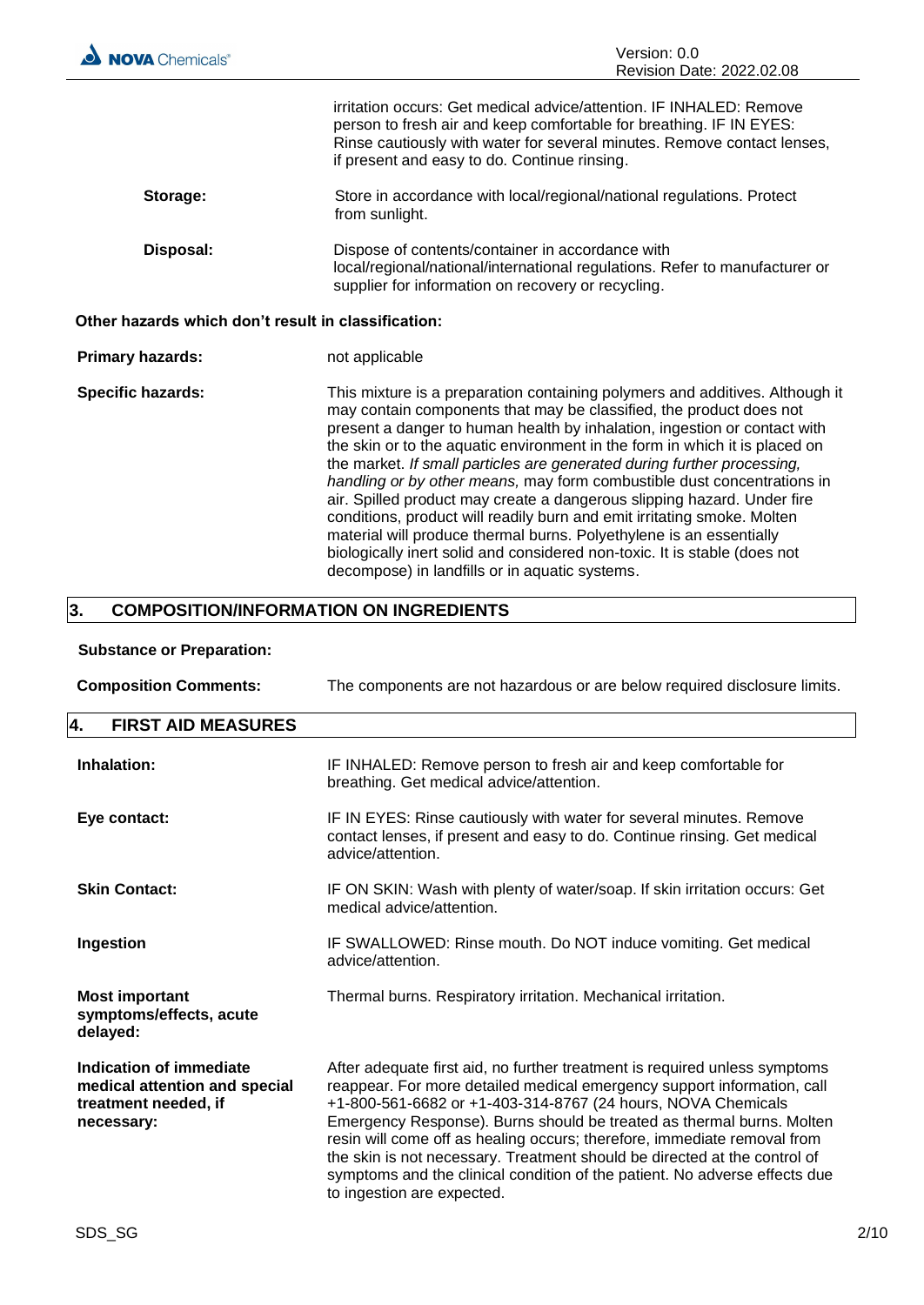

## **5. FIRE-FIGHTING MEASURES**

| <b>Extinguishing media:</b>                    | Water fog or water spray. Small fires: Dry chemical, carbon dioxide (CO2)<br>or foam.                                                                                                                                                                                                                                                                                                                                                                                                                                                                                                                          |
|------------------------------------------------|----------------------------------------------------------------------------------------------------------------------------------------------------------------------------------------------------------------------------------------------------------------------------------------------------------------------------------------------------------------------------------------------------------------------------------------------------------------------------------------------------------------------------------------------------------------------------------------------------------------|
| Unsuitable extinguishing<br>media:             | Avoid water in straight hose stream; will scatter and spread fire.                                                                                                                                                                                                                                                                                                                                                                                                                                                                                                                                             |
| Specific hazard arising from<br>the chemical:  | Upon heating, polyethylene may emit various oligomers, waxes and<br>oxygenated hydrocarbons as well as carbon dioxide, carbon monoxide and<br>small amounts of other organic vapours (e.g. aldehydes, acrolein).<br>Inhalation of these decomposition products may be hazardous. Powdered<br>material may form explosive dust-air mixtures. Risk of dust-air explosion is<br>increased if flammable vapours are also present. Static discharge: material<br>can accumulate static charges which may cause an incendiary electrical<br>discharge.                                                               |
|                                                | Solid resins support combustion but do not meet combustible definition.<br>Product will burn at high temperatures but is not considered flammable.<br>Under fire conditions, product will readily burn and emit irritating smoke.<br>Powdered material may form explosive dust-air mixtures.                                                                                                                                                                                                                                                                                                                   |
| <b>Special fire-fighting</b><br>procedures:    | Keep upwind. Keep unauthorised personnel away. Move containers from<br>fire area if you can do so without risk. Fight fire from maximum distance or<br>use unmanned holders or monitor nozzles. Apply extinguishing media<br>carefully to avoid creating airborne dust. Water may be used to flood the<br>area. Use water spray to cool fire exposed surfaces and to protect<br>personnel. Avoid inhaling any smoke and combustion materials. Remove<br>and isolate contaminated clothing and shoes. Prevent run-off from fire<br>control or dilution from entering streams, sewers, or drinking water supply. |
| Special protective action for<br>firefighters: | Firefighters must use standard protective equipment including flame<br>retardant coat, helmet with face shield, gloves, rubber boots, and in<br>enclosed spaces, SCBA.                                                                                                                                                                                                                                                                                                                                                                                                                                         |

## **6. ACCIDENTAL RELEASE MEASURES**

| <b>Personal precautions,</b><br>protective equipment and<br>emergency procedures: | Isolate area. Alert stand-by emergency and fire-fighting personnel. Dust<br>deposits should not be allowed to accumulate on surfaces, as these may<br>form an explosive mixture if they are released into the atmosphere in<br>sufficient concentration.                                                                                                                                                                                                                                                                                                         |
|-----------------------------------------------------------------------------------|------------------------------------------------------------------------------------------------------------------------------------------------------------------------------------------------------------------------------------------------------------------------------------------------------------------------------------------------------------------------------------------------------------------------------------------------------------------------------------------------------------------------------------------------------------------|
| <b>Environmental precautions:</b>                                                 | Prevent entry into waterways, sewer, basements or confined areas.                                                                                                                                                                                                                                                                                                                                                                                                                                                                                                |
| Methods and material for<br>containment and cleaning up:                          | Wear appropriate personal protective equipment. Do not touch or walk<br>through spilled material. In case of leakage, eliminate all ignition sources.<br>Stop leak if safe to do so. Prevent entry into waterways, sewer, basements<br>or confined areas. Spilled product may create a dangerous slipping hazard.<br>Use appropriate tools to put the spilled solid in an appropriate disposal or<br>recovery container. Recover and reclaim or recycle, if practical. Avoid<br>dispersal of dust in the air (i.e., clearing dust surfaces with compressed air). |

## **7. HANDLING AND STORAGE**

| Precautions for safe handling: | Keep away from uncontrolled heat and incompatible materials. Ground all<br>material handling and transfer equipment. Wash hands thoroughly after<br>handling. Prevent dust accumulation to minimise explosion hazard. For<br>additional information on control of static and minimizing potential dust and |
|--------------------------------|------------------------------------------------------------------------------------------------------------------------------------------------------------------------------------------------------------------------------------------------------------------------------------------------------------|
|                                | fire hazards, refer to NFPA-654, "Standard for the Prevention of Fire and<br>Dust Explosions from the Manufacturing, Processing and Handling of                                                                                                                                                            |
|                                | Combustible Particulate Solids, 2013 Edition". Use in a well-ventilated area.                                                                                                                                                                                                                              |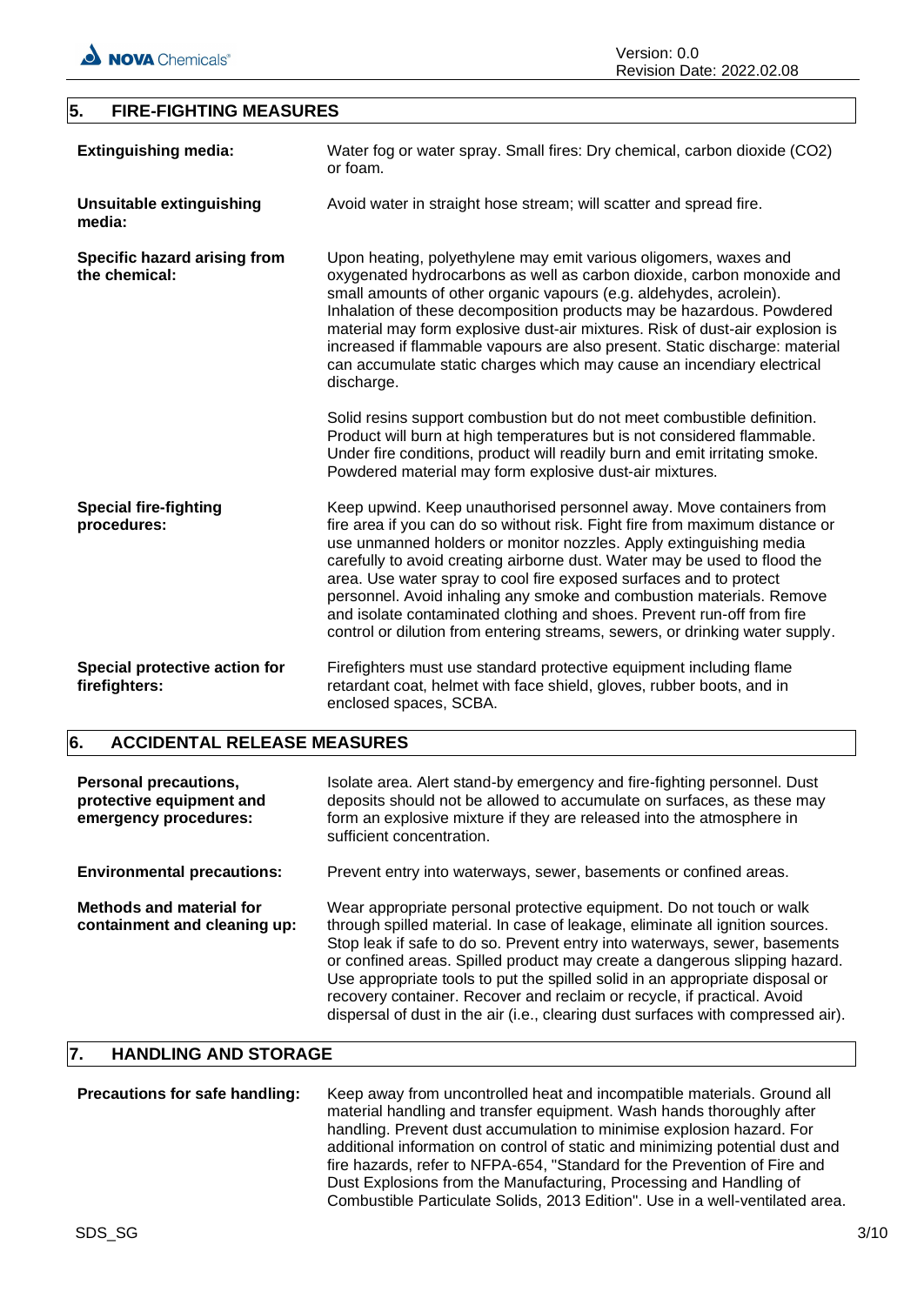

Avoid release to the environment. Wear eye protection/protective gloves as needed/wear full face-shield during thermal processing if contact with molten material is possible/wear respirator if dusty. Spilled product may create a dangerous slipping hazard.

**Conditions for safe storage, including any incompatibilities:** Store in accordance with all current regulations and standards. Storage area should be clearly identified, well-illuminated and clear of obstruction. Store in closed, grounded and properly designed vessels. Keep away from uncontrolled heat and incompatible materials. Protect from sunlight. Outdoor storage of product in bags requires protection from ultra-violet sunlight by use of a UV stabilized bag or alternate means. Avoid accumulation of dust by frequent cleaning and suitable construction of storage and handling areas. Keep shovels and vacuum systems readily available for cleanup of loose material. DO NOT enter filled bulk containers and attempt to walk over product, due to risk of slipping and possible suffocation. Use a fall arrest system when working near open bulk containers.

## **8. EXPOSURE CONTROLS/PERSONAL PROTECTION**

| Appropriate engineering<br>control measures: | Engineering methods to reduce hazardous exposure are preferred controls.<br>Methods include mechanical ventilation (dilution and local exhaust) process<br>or personal enclosure, remote and automated operation, control of process<br>conditions, leak detection and repair systems, and other process<br>modifications. Ensure all exhaust ventilation systems are discharged to<br>outdoors, away from air intakes and ignition sources. Supply sufficient<br>replacement air to make up for air removed by exhaust systems.<br>Administrative (procedure) controls and use of personal protective<br>equipment may also be required. It is recommended that all dust control<br>equipment such as local exhaust ventilation and material transport systems<br>involved in handling of this product contain explosion relief vents or an<br>explosion suppression system or an oxygen-deficient environment. Use<br>only appropriately classified electrical equipment and powered industrial<br>trucks. |
|----------------------------------------------|--------------------------------------------------------------------------------------------------------------------------------------------------------------------------------------------------------------------------------------------------------------------------------------------------------------------------------------------------------------------------------------------------------------------------------------------------------------------------------------------------------------------------------------------------------------------------------------------------------------------------------------------------------------------------------------------------------------------------------------------------------------------------------------------------------------------------------------------------------------------------------------------------------------------------------------------------------------------------------------------------------------|
| <b>Occupational Exposure Limits:</b>         | During dusty conditions ACGIH recommends for Particles (insoluble or<br>poorly soluble) not otherwise specified a TWA of 10 mg/m3 (inhalable<br>particles), 3 mg/m3 TWA (respirable particles).<br>Singapore: 10 mg/m3 TWA (related to Nuisance particulates)                                                                                                                                                                                                                                                                                                                                                                                                                                                                                                                                                                                                                                                                                                                                                |
| Personal protective equipment (ppe)          |                                                                                                                                                                                                                                                                                                                                                                                                                                                                                                                                                                                                                                                                                                                                                                                                                                                                                                                                                                                                              |
| <b>Respiratory Protection:</b>               | Personal protective equipment (PPE) should not be considered a long-term<br>solution to exposure control. Employer programs to properly select, fit,<br>maintain and train employees to use equipment must accompany PPE.<br>Consult a competent industrial hygiene resource, the PPE manufacturer's<br>recommendation, and/or applicable regulations to determine hazard<br>potential and ensure adequate protection.                                                                                                                                                                                                                                                                                                                                                                                                                                                                                                                                                                                       |
|                                              | Appropriate approved air-purifying respirator or self-contained breathing<br>apparatus should be used. Air supplied breathing apparatus must be used<br>when oxygen concentrations are low or if airborne concentrations exceed<br>the limits of the air-purifying respirators.                                                                                                                                                                                                                                                                                                                                                                                                                                                                                                                                                                                                                                                                                                                              |
| <b>Eye Protection:</b>                       | Safety glasses. Wear a face shield when working with molten material.                                                                                                                                                                                                                                                                                                                                                                                                                                                                                                                                                                                                                                                                                                                                                                                                                                                                                                                                        |
| <b>Hand Protection:</b>                      | Wear gloves to protect against thermal burns.                                                                                                                                                                                                                                                                                                                                                                                                                                                                                                                                                                                                                                                                                                                                                                                                                                                                                                                                                                |
| <b>Skin Protection:</b>                      | Wear appropriate clothing to prevent any possibility of skin contact. Wear<br>work clothes with long sleeves and pants. Safety footwear with good<br>traction is recommended to help prevent slipping. Static Dissipative (SD)                                                                                                                                                                                                                                                                                                                                                                                                                                                                                                                                                                                                                                                                                                                                                                               |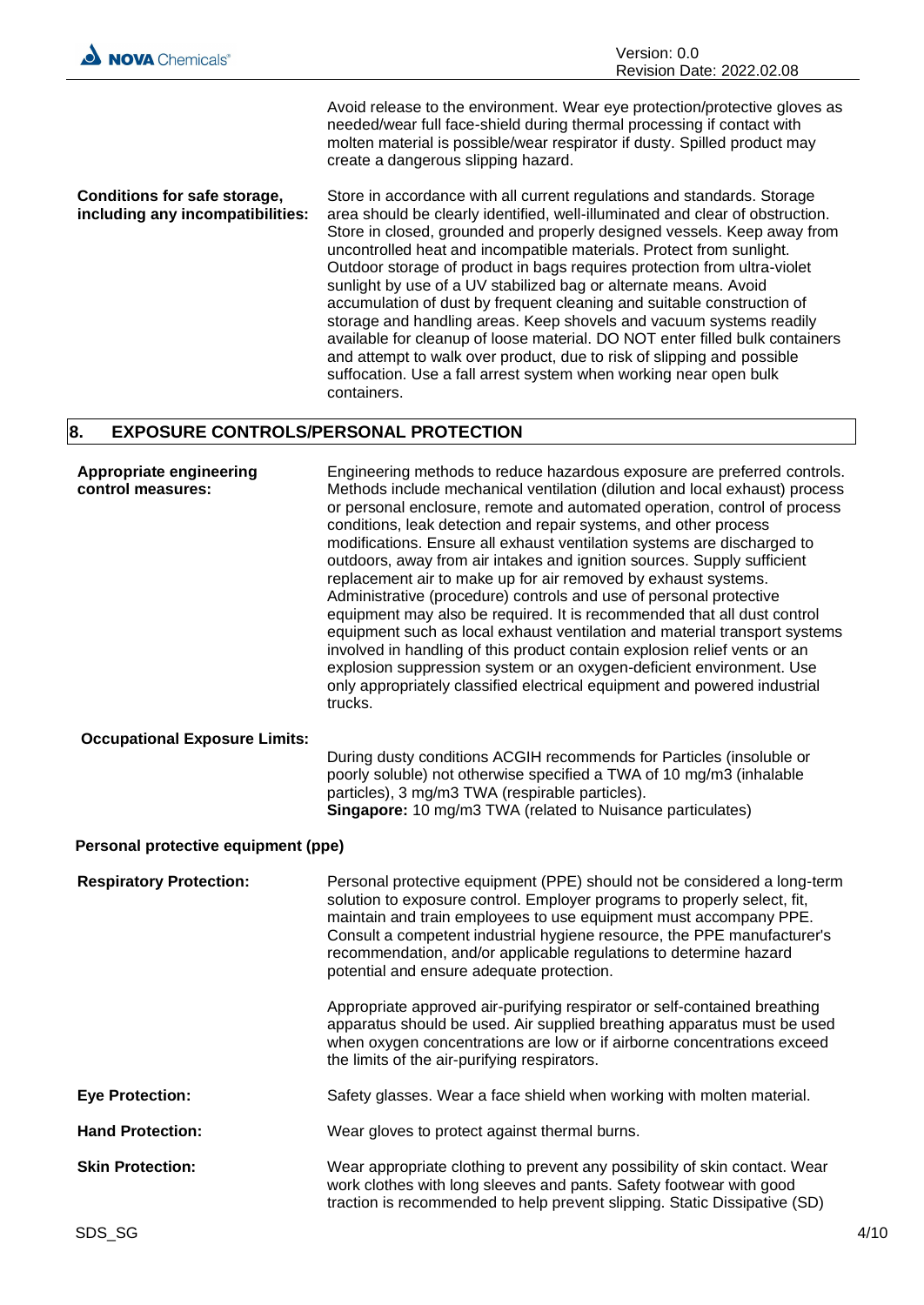

#### rated footwear is also recommended.

**Hygiene measures:** Use effective control measures and PPE to maintain worker exposure to concentrations that are below these limits. Ensure that eyewash stations and safety showers are in close proximity to work locations.

### **9. PHYSICAL AND CHEMICAL PROPERTIES**

| Appearance                                            |                                                                                             |  |
|-------------------------------------------------------|---------------------------------------------------------------------------------------------|--|
| <b>Physical state:</b>                                | solid                                                                                       |  |
| Form:                                                 | Pellets or Granular powder                                                                  |  |
| Colour:                                               | white / colourless / translucent                                                            |  |
| Odour:                                                | Minimal, Mild                                                                               |  |
| <b>Odour threshold:</b>                               | No data available.                                                                          |  |
| pH:                                                   | not applicable                                                                              |  |
| <b>Melting point/freezing point:</b>                  | 105 - 135 °C (221 - 275 °F) (Melting Point)<br>85 - 127 °C (185 - 261 °F) (Softening point) |  |
| Initial boiling point and boiling range:              | not applicable                                                                              |  |
| <b>Flash Point:</b>                                   | not applicable                                                                              |  |
| <b>Evapouration rate:</b>                             | not applicable                                                                              |  |
| Flammability (solid, gas):                            | May form combustible dust concentrations in air.                                            |  |
| Upper/lower limit on flammability or explosive limits |                                                                                             |  |
| Flammability limit - upper (%):                       | not applicable                                                                              |  |
| Flammability limit - lower (%):                       | not applicable                                                                              |  |
| Vapour pressure:                                      | not applicable                                                                              |  |
| Vapour density:                                       | not applicable                                                                              |  |
| <b>Relative density:</b>                              | $0.905 - 0.970$                                                                             |  |
| Solubility(ies)                                       |                                                                                             |  |
| <b>Solubility in water:</b>                           | Insoluble in water                                                                          |  |
| Solubility (other):                                   | No data available.                                                                          |  |
| Partition coefficient (n-octanol/water):              | not applicable                                                                              |  |
| Auto-ignition temperature:                            | 330 - 410 °C (626 - 770 °F)                                                                 |  |
| <b>Decomposition temperature:</b>                     | $>$ 300 °C ( $>$ 572 °F)                                                                    |  |
| <b>Viscosity:</b>                                     | not applicable                                                                              |  |
| <b>Other information</b>                              |                                                                                             |  |
| <b>Explosive properties:</b>                          | No data available.                                                                          |  |
| 10.<br><b>STABILITY AND REACTIVITY</b>                |                                                                                             |  |
| <b>Reactivity:</b>                                    | Contact with incompatible materials. Sources of ignition. Exposure to heat.                 |  |
| الملمامية والملاح والمائد والمستوات والمراجع          | Chrono o cidiologo popula Organia policente, ethno populina, lubricativa pila               |  |

**Incompatible Materials:** Strong oxidising agents. Organic solvents, ether, gasoline, lubricating oils, chlorinated hydrocarbons and aromatic hydrocarbons may react with and degrade polyethylene. Powdered material may form explosive dust-air mixtures. Risk of dust-air explosion is increased if flammable vapours are also present.

Hazardous polymerization not likely to occur.

processing material over 300 °C (572 °F).

**Possibility of hazardous reactions:**

**Chemical stability:** Material is stable under normal conditions.

**Conditions to avoid:** Avoid exposing to heat and contact with strong oxidising substances. Avoid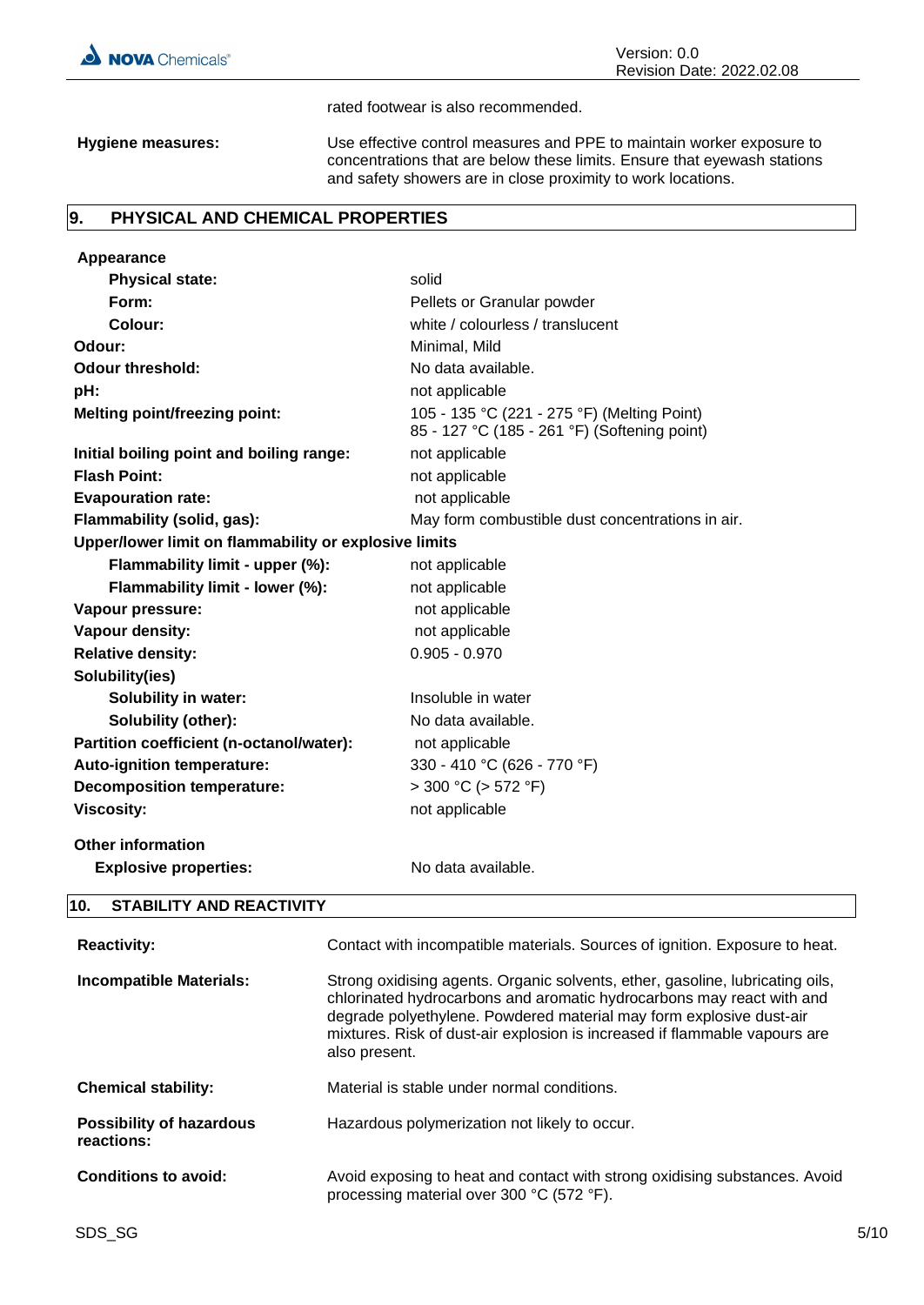

**Hazardous decomposition products:**

Upon decomposition, polyethylene may emit various oligomers, waxes and oxygenated hydrocarbons as well as carbon dioxide, carbon monoxide and small amounts of other organic vapours (e.g. aldehydes, acrolein). Inhalation of these decomposition products may be hazardous.

## **11. TOXICOLOGICAL INFORMATION**

| Information on likely routes of exposure<br>Inhalation:<br>During processing, thermal fumes and inhalation of fine particles may<br>cause respiratory irritation. |                                                                                                                                 |  |
|-------------------------------------------------------------------------------------------------------------------------------------------------------------------|---------------------------------------------------------------------------------------------------------------------------------|--|
| Ingestion:                                                                                                                                                        | Ingestion of this product is not a likely route of exposure.                                                                    |  |
| <b>Skin Contact:</b>                                                                                                                                              | During processing, contact with powder or fines may cause mechanical<br>irritation. Molten material will produce thermal burns. |  |
| Eye contact:                                                                                                                                                      | During processing, contact with powder or fines may cause mechanical<br>irritation. Molten material will produce thermal burns. |  |
| Inhalation:                                                                                                                                                       | Symptoms related to the physical, chemical and toxicological characteristics<br>Respiratory irritation.                         |  |
| Ingestion:                                                                                                                                                        | No adverse effects due to ingestion are expected.                                                                               |  |
| <b>Skin Contact:</b>                                                                                                                                              | Mechanical irritation. Thermal burns. Negligible irritation of the skin based<br>on chemical structure (polymer).               |  |
| Eye contact:                                                                                                                                                      | Mechanical irritation. Thermal burns. May cause mild, short-lasting<br>discomfort to eyes.                                      |  |
| Information on toxicological effects                                                                                                                              |                                                                                                                                 |  |
| <b>Acute toxicity</b>                                                                                                                                             |                                                                                                                                 |  |
| Oral<br><b>Product:</b>                                                                                                                                           | LD $50:$ > 5,000 mg/kg (estimated)                                                                                              |  |
| <b>Dermal</b>                                                                                                                                                     |                                                                                                                                 |  |

**Product:** Not classified for acute toxicity based on available data.

**Product:** Not classified for acute toxicity based on available data.

| <b>Repeated dose toxicity</b><br>Product:                       | No data available. |
|-----------------------------------------------------------------|--------------------|
| <b>Skin Corrosion/Irritation:</b><br>Product:                   | No data available. |
| <b>Serious Eye Damage/Eye</b><br>Irritation:<br><b>Product:</b> | No data available. |
| <b>Respiratory or Skin</b><br>Sensitisation:<br>Product:        | No data available. |
| Carcinogenicity                                                 |                    |

 **IARC Monographs on the Evaluation of Carcinogenic Risks to Humans:**

No carcinogenic components identified

**Product:** Not classified

**Inhalation**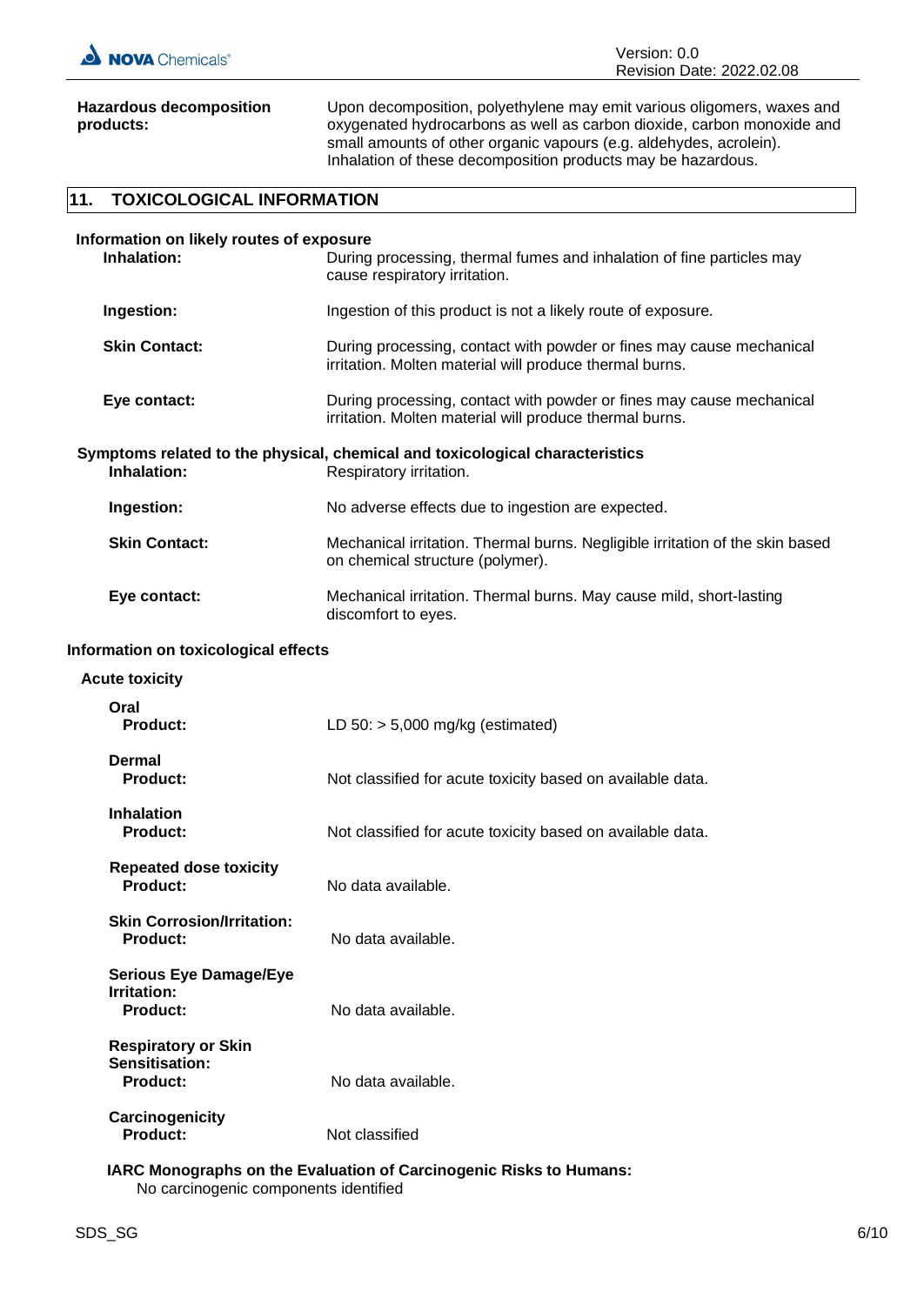## **Germ Cell Mutagenicity**

| In vitro<br><b>Product:</b>                                                                 | There are no known or reported genetic effects.                                                                                                                                                                                                                                                                                                                                  |  |
|---------------------------------------------------------------------------------------------|----------------------------------------------------------------------------------------------------------------------------------------------------------------------------------------------------------------------------------------------------------------------------------------------------------------------------------------------------------------------------------|--|
| In vivo<br>Product:                                                                         | There are no known or reported genetic effects.                                                                                                                                                                                                                                                                                                                                  |  |
| <b>Reproductive toxicity</b><br>Product:                                                    | There are no known or reported reproductive effects.                                                                                                                                                                                                                                                                                                                             |  |
| <b>Specific Target Organ Toxicity - Single Exposure</b><br>Product:                         | No data available.                                                                                                                                                                                                                                                                                                                                                               |  |
| <b>Specific Target Organ Toxicity - Repeated Exposure</b><br>Product:<br>No data available. |                                                                                                                                                                                                                                                                                                                                                                                  |  |
| <b>Aspiration Hazard</b><br>Product:                                                        | Not classified.                                                                                                                                                                                                                                                                                                                                                                  |  |
| Other effects:                                                                              | No data available.                                                                                                                                                                                                                                                                                                                                                               |  |
| <b>ECOLOGICAL INFORMATION</b><br>12.                                                        |                                                                                                                                                                                                                                                                                                                                                                                  |  |
| <b>General information:</b>                                                                 | SURPASS® resins are expected to be inert in the environment. They float<br>on water and are not biodegradable. They are not expected to<br>bioconcentrate (accumulate in the food chain) due to their high molecular<br>weight. SURPASS® pellets are not expected to be toxic if ingested but may<br>represent a choking hazard if ingested by waterfowl or aquatic life.        |  |
| <b>Ecotoxicity</b>                                                                          |                                                                                                                                                                                                                                                                                                                                                                                  |  |
| <b>Acute toxicity</b>                                                                       |                                                                                                                                                                                                                                                                                                                                                                                  |  |
| <b>Fish</b><br><b>Product:</b>                                                              | LC 50 (96 h): $> 100$ mg/l                                                                                                                                                                                                                                                                                                                                                       |  |
| <b>Aquatic Invertebrates</b><br><b>Product:</b>                                             | EC 50 (Daphnia magna, 48 h): > 100 mg/l                                                                                                                                                                                                                                                                                                                                          |  |
| <b>Toxicity to aquatic plants</b><br><b>Product:</b>                                        | EC 50 (72 h): $> 100$ mg/l                                                                                                                                                                                                                                                                                                                                                       |  |
| <b>Chronic toxicity</b>                                                                     |                                                                                                                                                                                                                                                                                                                                                                                  |  |
| <b>Fish</b><br><b>Product:</b>                                                              | $NOEC : > 100$ mg/l                                                                                                                                                                                                                                                                                                                                                              |  |
| <b>Aquatic Invertebrates</b><br><b>Product:</b>                                             | $NOEC :$ > 100 mg/l                                                                                                                                                                                                                                                                                                                                                              |  |
| <b>Toxicity to aquatic plants</b><br><b>Product:</b>                                        | $NOEC : > 100$ mg/l                                                                                                                                                                                                                                                                                                                                                              |  |
| <b>Persistence and degradability</b>                                                        |                                                                                                                                                                                                                                                                                                                                                                                  |  |
| <b>Biodegradation</b><br><b>Product:</b>                                                    | Not readily degradable. Under optimal oxidation conditions, >99% of<br>polyethylene will remain intact after exposure to microbial actions. Product<br>will slowly change (embrittle) in the presence of sunlight, but will not fully<br>breakdown. Product buried in landfill has been found to be stable over<br>time. No toxic degradation products are known to be produced. |  |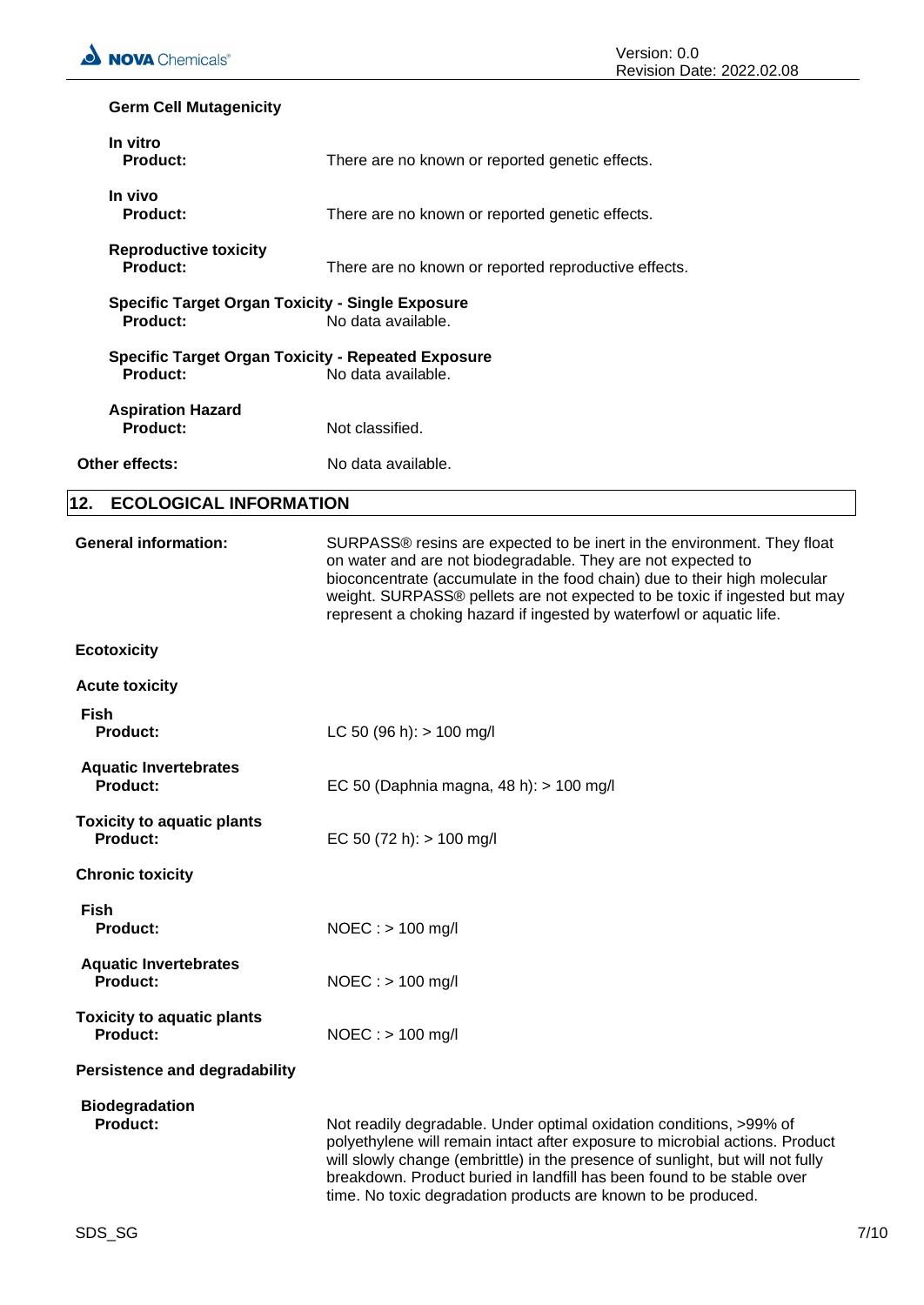| <b>BOD/COD Ratio</b><br><b>Product:</b> | No data available.                                                                                                                                                                                                        |
|-----------------------------------------|---------------------------------------------------------------------------------------------------------------------------------------------------------------------------------------------------------------------------|
| <b>Bioaccumulative potential</b>        |                                                                                                                                                                                                                           |
| <b>Product:</b>                         | Pellets may accumulate in the digestive systems of birds and aquatic life,<br>causing injury and possible death due to starvation.                                                                                        |
| <b>Mobility in soil:</b>                | Biologically persistent. This product has not been found to migrate through<br>soils.                                                                                                                                     |
| Other adverse effects:                  | Pellets are persistent in aquatic and terrestrial systems.                                                                                                                                                                |
| 13.<br><b>Disposal considerations</b>   |                                                                                                                                                                                                                           |
| <b>Disposal methods:</b>                | Dispose of contents/container to an appropriate treatment and disposal<br>facility in accordance with applicable laws and regulations, and product<br>characteristics at time of disposal. Preferred disposal methods for |

polyethylene in order of preference are: 1) clean and reuse if possible, 2) recover and resell through plastic recyclers or resin brokers, 3) incinerate with waste heat recovery and 4) landfill. DO NOT ATTEMPT TO DISPOSE OF BY UNCONTROLLED INCINERATION. Open burning of plastics at landfills should not be undertaken.

## **14. TRANSPORT INFORMATION**

#### **ADR/RID**

Not regulated.

## **IMDG - International Maritime Dangerous Goods Code**

Not regulated.

#### **IATA**

Not regulated.

## **15. REGULATORY INFORMATION**

Ongoing occupational hygiene, medical surveillance programs, site emission or spill reporting may be required by federal, state, provincial or local regulations. Check for applicable regulations.

Please contact your NOVA Chemicals representative for additional information.

#### **Inventory status**

Please contact your NOVA Chemicals' representative for additional information.

| 16. OTHER INFORMATION |                                                                                                                                                                  |
|-----------------------|------------------------------------------------------------------------------------------------------------------------------------------------------------------|
| Other information:    | Exposure to the Hazardous Combustion and Decomposition Products as<br>state and the their ODO. Operations Franch AO means the Buller during containing a contain |

described in the SDS, Sections 5 and 10, may be linked with various acute and chronic health effects. These effects include irritation of eyes and upper respiratory tract primarily from the aldehydes, breathing difficulties, systemic toxicity such as liver, kidney, and central nervous system effects.

NOVA Chemicals has monitored worker exposures to emissions during commercial-scale processing of polyethylene. Concentrations of hazardous decomposition products were determined to be well below established exposure limits in the workplace. "Quantitation of Employee Exposure to Emission Products Generated By Commercial-Scale Processing of Polyethylene" is available in the Am. Ind. Hyg. Assoc. J. 56:809-814 (1995) and "Quantification of Emission Compounds Generated During Commercial-Scale Processing of Advanced SCLAIRTECH™ Polyethylene" is available in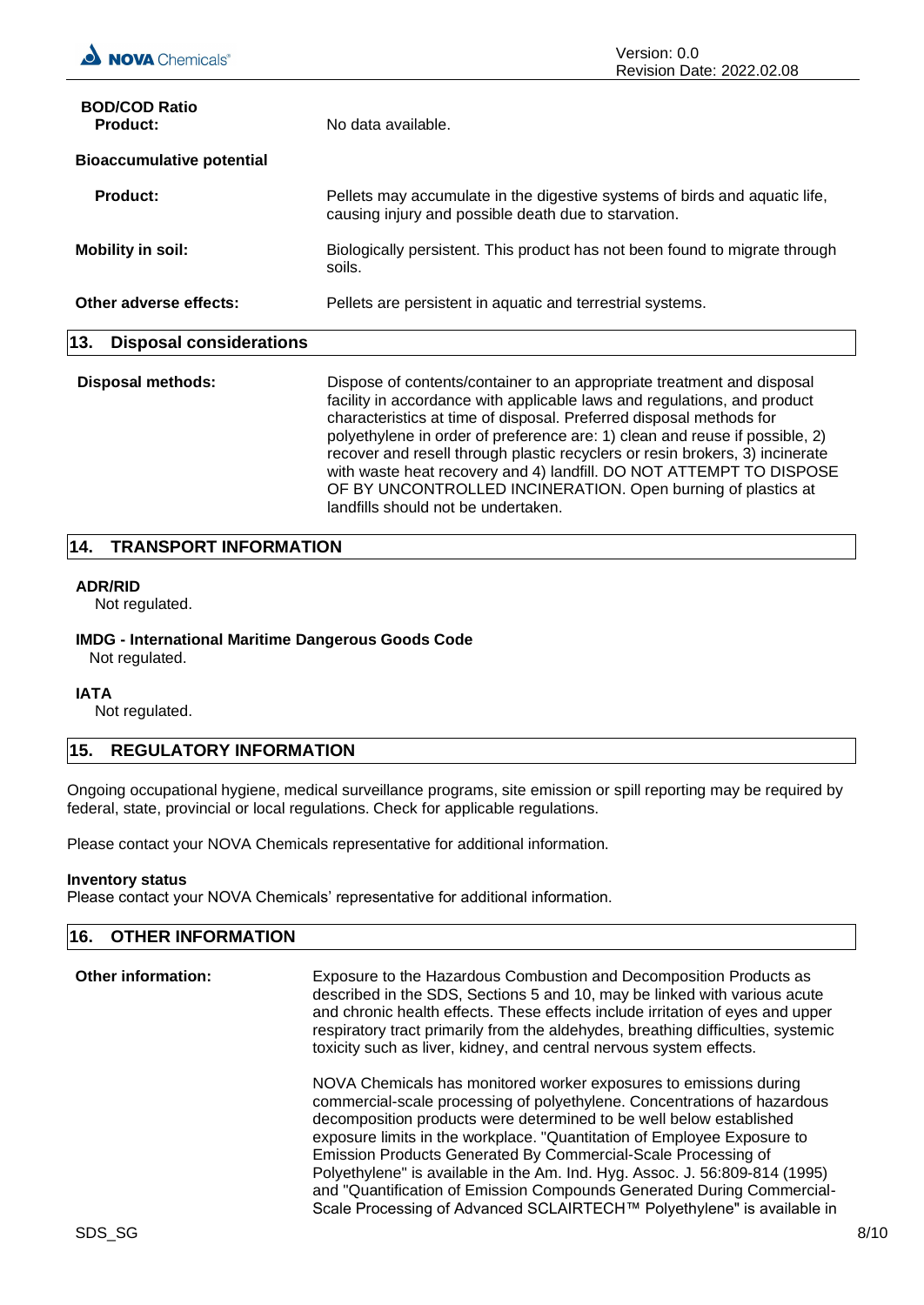the Journal of Plastic Film & Sheeting Volume 26 Issue 2, April 2010.

For information on ventilation considerations for the control of volatile air contaminants from polyethylene, please request a copy of NOVA Chemicals' publication, "Ventilation Guidelines for Heat-Processing Polyethylene Resins".

For additional information on unloading hopper cars containing plastic resins, refer to NOVA Chemicals' publication, "Hopper Car Unloading Guide".

For information on processing properties and selection of SURPASS resin grades, refer to the SURPASS Product Data Sheets available on our web site, under Products & Applications: http://www.novachemicals.com.

For additional information on preventing pellet loss, refer to published plastic industry publications and resources under 'Operation Clean Sweep'; now downloadable from the web at http://www.opcleansweep.org/.

Polyethylene fines and dust particles are listed as a Class I combustible dust by the National Fire Protection Association (see NFPA-68, Table F.1 (e)). For additional information on control of static and minimizing potential dust and fire hazards, refer to NFPA-654, "Standard for the Prevention of Fire and Dust Explosions from the Manufacturing, Processing and Handling of Combustible Particulate Solids, 2013 Edition".

Explosivity testing was done on one SURPASS® resin with Pmax = 5.2 bar, Kst = 13 (bar m/s) and Minimum Ignition Energy (MIE) =  $1000-10,000$ ; dust explosion class = St 1; this data was obtained for polyethylene with a final particle size of 100% <250 um and moisture content between 0 and 0.2%. Similar results are expected for the remaining SURPASS® polyethylene resin grades.

For SURPASS resin grade specific information including food contact compliance statements, please contact your sales representative or refer to NOVA Chemicals' polyethylene Product Data Sheets.

- **Revision Information:** 2022.02.08: New SDS
- **Issue Date:** 2022.02.08
- **Version #:** 0.0
- **SDS No.:** NOVA-0031A

Key/Legend: ACGIH = American Conference of Governmental Industrial Hygienists; BOD = Biochemical Oxygen Demand; CAS = Chemical Abstracts Service; EC50 = Effective Concentration 50%; GHS = Globally Harmonized System for the Classification and Labelling of Chemicals; IARC = International Agency for Research on Cancer; IATA = International Air Transport Association; IMDG = International Maritime Dangerous Goods; Kow = Octanol/water partition coefficient; LC50 = Lethal Concentration 50%; LD50 = Lethal Dose 50%; NCEC = National Chemical Emergency Centre; NFPA = National Fire Protection Association; NIOSH = National Institute for Occupational Safety and Health; NTP = National Toxicology Program; NRCC = National Registration Centre for Chemicals; OEL = Occupational Exposure Limit; OSHA = Occupational Safety and Health Administration; PNOC = Particulates Not Otherwise Classified; PPE = Personal Protective Equipment; SCBA = Self Contained Breathing Apparatus; SDS = Safety Data Sheet; STEL = Short Term Exposure Limit; TLV = Threshold Limit Value; TWA = Time Weighted Average

**Disclaimer:** ALTHOUGH THE INFORMATION CONTAINED IN THIS DOCUMENT IS PRESENTED IN GOOD FAITH, BASED ON AVAILABLE INFORMATION BELIEVED TO BE RELIABLE AT THE TIME OF PREPARATION OF THIS DOCUMENT, **NOVA CHEMICALS MAKES NO WARRANTIES OR REPRESENTATIONS WITH RESPECT TO THE INFORMATION OR THE PRODUCT/MATERIALS DESCRIBED HEREIN, AND EXPRESSLY DISCLAIMS ALL IMPLIED WARRANTIES AND CONDITIONS (INCLUDING ALL WARRANTIES AND CONDITIONS OF MERCHANTABILITY OR FITNESS FOR A PARTICULAR PURPOSE). NO FREEDOM FROM INFRINGEMENT OF ANY PATENT OWNED BY NOVA CHEMICALS OR OTHERS IS TO BE INFERRED. THIS INFORMATION IS SUBJECT TO CHANGE WITHOUT NOTICE. PLEASE CONTACT NOVA CHEMICALS FOR THE MOST CURRENT VERSION OF THIS SDS. NOVA CHEMICALS DOES NOT ASSUME RESPONSIBILITY FOR SDS OBTAINED FROM THIRD PARTY SOURCES.**